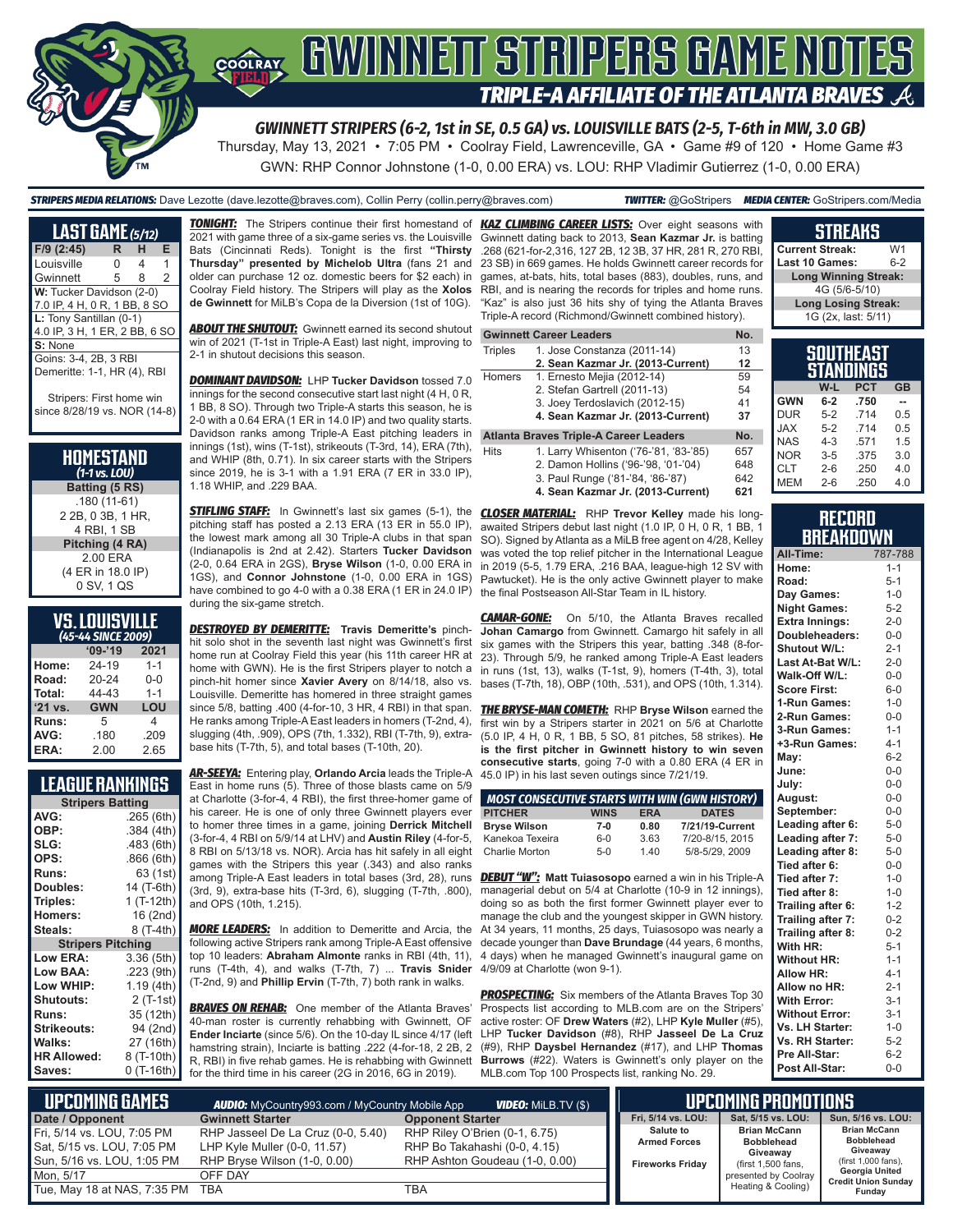

|                                                       |                                                                                                                                                                                                                                                                                                                                                                                                    | <b>MANAGER MATTTUIASOSOPO</b>       |                                          |                         |                            |                           |                                   |                                                                              | <b>GWINNETT PLAYERS USED (36 IN 2021)</b>                                                                                                                                                                                                                                         |                    |
|-------------------------------------------------------|----------------------------------------------------------------------------------------------------------------------------------------------------------------------------------------------------------------------------------------------------------------------------------------------------------------------------------------------------------------------------------------------------|-------------------------------------|------------------------------------------|-------------------------|----------------------------|---------------------------|-----------------------------------|------------------------------------------------------------------------------|-----------------------------------------------------------------------------------------------------------------------------------------------------------------------------------------------------------------------------------------------------------------------------------|--------------------|
|                                                       | Matt Tuiasosopo enters his first season as Gwinnett manager and his third season<br>as a coach in the Atlanta Braves organization in 2021. He was named the seventh<br>manager in team history on 3/30/21. Tuiasosopo is both the youngest manager in<br>team history (age 34) and the first former Gwinnett player to manage the club (hit<br>.221 with 19 HR, 73 RBI in 178 games from 2016-17). |                                     |                                          |                         |                            |                           | Pitchers (19):                    | Bryse Wilson, Kyle Wright                                                    | Victor Arano, Chasen Bradford, Thomas Burrows,<br>Jesse Chavez, Tucker Davidson, Jasseel De La Cruz,<br>Carl Edwards Jr., Daysbel Hernandez, Mitch Horacek,<br>Connor Johnstone, Nate Jones, Trevor Kelley, Dylan Lee,<br>Chris Martin, Kyle Muller, Sean Newcomb, Edgar Santana, |                    |
|                                                       | Tuiasosopo made his managerial debut in 2019 with Class-A Rome, leading the club<br>to a 65-74 record and earning Atlanta's Bobby Cox Award for minor league manager<br>of the year. He was set to return to Rome in 2020, but was reassigned to the Braves<br>Alternate Site at Coolray Field once the MiLB season was cancelled.                                                                 |                                     |                                          |                         |                            |                           | Position (17):                    |                                                                              | Abraham Almonte, Orlando Arcia, Jaycob Brugman,<br>Johan Camargo, Ryan Casteel, Travis Demeritte,<br>Phillip Ervin, Ryan Goins, Terrance Gore, Ender Inciarte,<br>Sean Kazmar Jr., Carlos Martinez, Jonathan Morales,<br>Yolmer Sanchez, Travis Snider, Riley Unroe, Drew Waters  |                    |
| With Gwinnett (1 Season):<br>MiLB Career (2 Seasons): | Tuiasosopo's Managerial Career                                                                                                                                                                                                                                                                                                                                                                     |                                     | Games<br>8<br>139                        | W-L<br>$6 - 2$<br>65-74 | <b>PCT</b><br>.750<br>.468 | <b>Playoffs</b><br>0<br>0 |                                   | Italics = Player not currently with Gwinnett                                 |                                                                                                                                                                                                                                                                                   |                    |
|                                                       | All staff bios available in the 2021 Stripers Media Guide                                                                                                                                                                                                                                                                                                                                          |                                     |                                          |                         |                            |                           |                                   |                                                                              |                                                                                                                                                                                                                                                                                   |                    |
|                                                       |                                                                                                                                                                                                                                                                                                                                                                                                    |                                     | EJECTIONS (0)                            |                         |                            |                           |                                   |                                                                              |                                                                                                                                                                                                                                                                                   |                    |
| Player/Coach<br>None                                  |                                                                                                                                                                                                                                                                                                                                                                                                    |                                     | Date/Inning                              |                         | <b>Umpire</b>              |                           |                                   |                                                                              | <b>BASS-LANTA</b>                                                                                                                                                                                                                                                                 |                    |
|                                                       |                                                                                                                                                                                                                                                                                                                                                                                                    |                                     |                                          |                         |                            |                           | Atlanta in 2021:                  | Including MLB rehab assignments, 9 players have played for both Gwinnett and |                                                                                                                                                                                                                                                                                   |                    |
|                                                       |                                                                                                                                                                                                                                                                                                                                                                                                    |                                     |                                          |                         |                            |                           |                                   | <b>INF Johan Camargo</b><br>OF Ender Inciarte (Rehab)                        |                                                                                                                                                                                                                                                                                   |                    |
|                                                       |                                                                                                                                                                                                                                                                                                                                                                                                    |                                     |                                          |                         |                            |                           |                                   | <b>RHP Nate Jones</b><br>INF Sean Kazmar Jr.                                 |                                                                                                                                                                                                                                                                                   |                    |
|                                                       |                                                                                                                                                                                                                                                                                                                                                                                                    | TEAM DEFENSE (GTH IN TRIPLE-A EAST) |                                          |                         |                            |                           |                                   | RHP Chris Martin (Rehab)                                                     |                                                                                                                                                                                                                                                                                   |                    |
| <b>PCT</b>                                            | G                                                                                                                                                                                                                                                                                                                                                                                                  | <b>TC</b>                           | PO                                       | A                       | E                          | <b>DP</b>                 |                                   | <b>LHP Sean Newcomb</b><br>RHP Edgar Santana                                 |                                                                                                                                                                                                                                                                                   |                    |
| .984<br><b>Catchers</b>                               | 8<br><b>SB</b>                                                                                                                                                                                                                                                                                                                                                                                     | 311<br>$\mathsf{cs}$                | 225<br><b>ATT</b>                        | 81<br><b>PCT</b>        | 5<br><b>PB</b>             | 6<br>W-L                  |                                   | RHP Kyle Wright<br><b>RHP Bryse Wilson</b>                                   |                                                                                                                                                                                                                                                                                   |                    |
| Casteel                                               | $\mathbf{1}$                                                                                                                                                                                                                                                                                                                                                                                       | 0                                   | $\mathbf{1}$                             | .000                    | $\mathbf{1}$               | $1 - 1$                   |                                   |                                                                              |                                                                                                                                                                                                                                                                                   |                    |
| Martinez<br>Morales                                   | $\mathbf{1}$<br>$\mathbf{1}$                                                                                                                                                                                                                                                                                                                                                                       | 0<br>0                              | $\mathbf{1}$<br>1                        | .000<br>.000            | $\mathbf{1}$<br>0          | $2 - 0$<br>$3 - 1$        |                                   |                                                                              |                                                                                                                                                                                                                                                                                   |                    |
| Total:                                                | $\overline{2}$                                                                                                                                                                                                                                                                                                                                                                                     | $\overline{0}$                      | $\overline{2}$                           | .000                    | $\overline{2}$             | $6-2$                     |                                   |                                                                              |                                                                                                                                                                                                                                                                                   |                    |
| Outfield Assists (2):                                 |                                                                                                                                                                                                                                                                                                                                                                                                    | Almonte (1), Inciarte (1)           |                                          |                         |                            |                           |                                   |                                                                              | <b>BRAVES ON REHAB</b>                                                                                                                                                                                                                                                            |                    |
| Pitcher Pickoffs (0):<br><b>Catcher Pickoffs (1):</b> |                                                                                                                                                                                                                                                                                                                                                                                                    | Casteel (1)                         |                                          |                         |                            |                           | Player                            | Two Atlanta players have been assigned to rehab with Gwinnett in 2021.       | Injury                                                                                                                                                                                                                                                                            | <b>Rehab Dates</b> |
|                                                       |                                                                                                                                                                                                                                                                                                                                                                                                    |                                     |                                          |                         |                            |                           |                                   |                                                                              |                                                                                                                                                                                                                                                                                   |                    |
|                                                       |                                                                                                                                                                                                                                                                                                                                                                                                    |                                     |                                          |                         |                            |                           | <b>RHP Chris Martin</b>           |                                                                              | Right Shoulder Inflammation (4/7)                                                                                                                                                                                                                                                 | $5/5 - 5/11$       |
|                                                       |                                                                                                                                                                                                                                                                                                                                                                                                    |                                     |                                          |                         |                            |                           | OF Ender Inciarte                 |                                                                              | Strained Left Hamstring (4/17)                                                                                                                                                                                                                                                    | 5/6-Current        |
|                                                       |                                                                                                                                                                                                                                                                                                                                                                                                    |                                     | <b>STARTS</b><br><b>By Batting Order</b> |                         |                            |                           |                                   |                                                                              |                                                                                                                                                                                                                                                                                   |                    |
| 1:                                                    | Inciarte (6), Waters (2)                                                                                                                                                                                                                                                                                                                                                                           |                                     |                                          |                         |                            |                           |                                   |                                                                              |                                                                                                                                                                                                                                                                                   |                    |
| 2:<br>3:                                              | Goins (3), Waters (3), Arcia (2)<br>Arcia (6), Camargo (2)                                                                                                                                                                                                                                                                                                                                         |                                     |                                          |                         |                            |                           |                                   |                                                                              |                                                                                                                                                                                                                                                                                   |                    |
| 4:<br>5:                                              | Camargo (4), Demeritte (2), Almonte (1), Kazmar Jr. (1)<br>Almonte (4), Demeritte (2), Sanchez (1), Snider (1)                                                                                                                                                                                                                                                                                     |                                     |                                          |                         |                            |                           |                                   |                                                                              |                                                                                                                                                                                                                                                                                   |                    |
| 6:                                                    | Goins (2), Sanchez (2), Snider (2), Almonte (1), Ervin (1)                                                                                                                                                                                                                                                                                                                                         |                                     |                                          |                         |                            |                           |                                   |                                                                              |                                                                                                                                                                                                                                                                                   |                    |
| 7:<br>8:                                              | Ervin (4), Goins (1), Kazmar Jr. (1), Sanchez (1), Snider (1)<br>Morales (3), Sanchez (3), Brugman (1), Goins (1)                                                                                                                                                                                                                                                                                  |                                     |                                          |                         |                            |                           |                                   |                                                                              |                                                                                                                                                                                                                                                                                   |                    |
| 9:                                                    | Casteel (2), Martinez (2), Morales (1), Unroe (1)<br>Pitcher Spot (2)                                                                                                                                                                                                                                                                                                                              |                                     |                                          |                         |                            |                           |                                   |                                                                              |                                                                                                                                                                                                                                                                                   |                    |
|                                                       |                                                                                                                                                                                                                                                                                                                                                                                                    |                                     | <b>By Position</b>                       |                         |                            |                           |                                   |                                                                              | <b>LAST AT-BAT WINS (2)</b>                                                                                                                                                                                                                                                       |                    |
| C:                                                    | Morales (4), Casteel (2), Martinez (2)<br>1B: Camargo (4), Snider (2), Kazmar Jr. (1), Unroe (1)                                                                                                                                                                                                                                                                                                   |                                     |                                          |                         |                            |                           |                                   | The Stripers are 2-0 in games decided in the last at-bat in 2021.            |                                                                                                                                                                                                                                                                                   |                    |
|                                                       | 2B: Goins (6), Sanchez (2)<br>3B: Sanchez (5), Camargo (2), Kazmar Jr. (1)                                                                                                                                                                                                                                                                                                                         |                                     |                                          |                         |                            |                           | Date/Opponent<br>5/4 at Charlotte | <b>Score</b><br>10-9 (12th)                                                  | <b>Game-Winning Play</b><br>Almonte scores on E4 (Reynolds)                                                                                                                                                                                                                       |                    |
| <b>SS:</b> Arcia (7), Goins (1)                       | LF: Ervin (3), Demeritte (2), Waters (2), Snider (1)                                                                                                                                                                                                                                                                                                                                               |                                     |                                          |                         |                            |                           | 5/9 at Charlotte                  | 12-9 (10th)                                                                  | Johan Camargo RBI single                                                                                                                                                                                                                                                          |                    |
|                                                       | CF: Inciarte (5), Waters (2), Ervin (1)                                                                                                                                                                                                                                                                                                                                                            |                                     |                                          |                         |                            |                           |                                   |                                                                              |                                                                                                                                                                                                                                                                                   |                    |
|                                                       | RF: Almonte (5), Demeritte (1), Ervin (1), Waters (1)<br>DH: Almonte (1), Arcia (1), Brugman (1), Demeritte (1), Inciarte (1), Snider (1)                                                                                                                                                                                                                                                          |                                     |                                          |                         |                            |                           |                                   |                                                                              |                                                                                                                                                                                                                                                                                   |                    |
|                                                       |                                                                                                                                                                                                                                                                                                                                                                                                    |                                     |                                          |                         |                            |                           |                                   |                                                                              |                                                                                                                                                                                                                                                                                   |                    |
|                                                       |                                                                                                                                                                                                                                                                                                                                                                                                    |                                     |                                          |                         |                            |                           |                                   |                                                                              |                                                                                                                                                                                                                                                                                   |                    |
|                                                       |                                                                                                                                                                                                                                                                                                                                                                                                    | VS.2021OPPONENTS                    |                                          |                         |                            |                           |                                   |                                                                              |                                                                                                                                                                                                                                                                                   |                    |
|                                                       | Home<br>Road                                                                                                                                                                                                                                                                                                                                                                                       | <b>Total</b>                        |                                          | Home                    | Road                       | <b>Total</b>              |                                   |                                                                              |                                                                                                                                                                                                                                                                                   |                    |
| <b>CHA</b><br><b>DUR</b>                              | $0-0$<br>$5 - 1$<br>$0-0$<br>$0-0$                                                                                                                                                                                                                                                                                                                                                                 | $5 - 1$<br>$0-0$                    | <b>COL</b><br>LOU                        | $0-0$<br>$1 - 1$        | $0-0$<br>$0-0$             | $0-0$<br>$1 - 1$          |                                   |                                                                              |                                                                                                                                                                                                                                                                                   |                    |
| JAX<br><b>MEM</b>                                     | $0-0$<br>$0-0$<br>$0 - 0$<br>$0-0$                                                                                                                                                                                                                                                                                                                                                                 | $0-0$<br>$0-0$                      | <b>MW DIV</b>                            | $1 - 1$                 | $0-0$                      | $1 - 1$                   |                                   |                                                                              |                                                                                                                                                                                                                                                                                   |                    |
| <b>NAS</b><br><b>NOR</b>                              | $0-0$<br>$0-0$<br>$0-0$<br>$0-0$                                                                                                                                                                                                                                                                                                                                                                   | $0-0$<br>$0-0$                      |                                          |                         |                            |                           |                                   |                                                                              |                                                                                                                                                                                                                                                                                   |                    |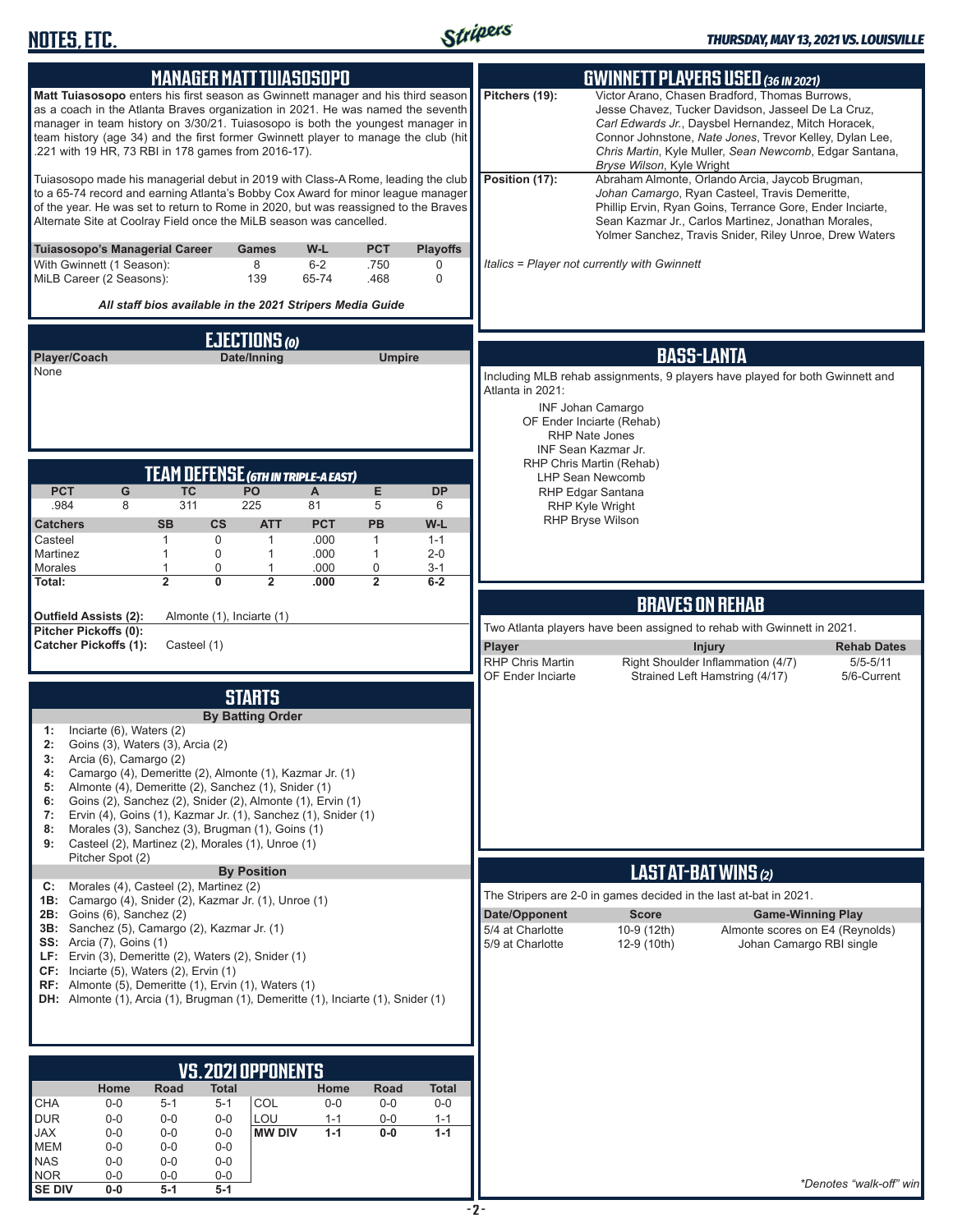## **STARTING PITCHER**



**BIO ON PAGE 63 OF MEDIA GUIDE**

#### *THURSDAY, MAY 13, 2021 VS. LOUISVILLE*

# **51****CONNOR JOHNSTONE**

**B/T:** R/R **BORN:** 10/4/94 in San Diego, CA (Age 26) - Resides in Atlanta 6-1 **ACQUIRED:** Braves' 21st round selection in the 2017 June draft out of 195 Wake Forest University (Winston-Salem, NC) **WT:** 195 Wake Forest University (Winston-Salem, NC)

*TONIGHT:* Johnstone makes his third Triple-A appearance (2nd start) of the season in game three of this six-game series vs. Louisville. It is his 15th career appearance (6th start) with Gwinnett dating back to 2018 (5-0, 3.80 ERA, 18 ER in 42.2 IP). He currently ranks among Triple-A East pitching leaders in WHIP (1st, 0.25), ERA (T-1st, 0.00), and BAA (3rd, .083).

2021 **SEASON:** After opening the year at the Alternate Training Site in April, was part of Gwinnett's Opening Night roster for the second time in his career (also in 2019) ... Made his season debut in relief on 5/4 at Charlotte, pitching 3.0 scoreless, one-hit innings (0 BB, 1 SO, 27 pitches, 18 strikes) ... Allowed just one hit over 5.0 IP for the win in his first start of the year on 5/8 at Charlotte.

*2021 SPRING TRAINING:* As a non-roster invitee, he went 0-1 with a 4.76 ERA (3 ER in 5.2 IP), .273 BAA, 1.24 WHIP, and one save in six relief appearances.

*2020 SEASON:* Despite being selected as a non-roster invitee to Atlanta Braves Spring Training for the first time in his career, he was not included on the Braves' 60 man player pool in June and did not play.

*CAREER HIGHLIGHTS:* **2018:** In his first full season, went 3-3 with a 3.30 ERA, .238 BAA, 1.20 WHIP, and two saves in 30 games (12 starts) between Advanced-A Florida, Double-A Mississippi, and Triple-A Gwinnett ... Went 2-0 with a 4.50 ERA in five games (4 starts) during his Triple-A debut ... **2019:** Went 7-4 with a 4.24 ERA and one save in 35 games (7 starts) between Mississippi and Gwinnett ... Played for Scottsdale of the Arizona Fall League (2-3, 3.27 ERA in 6 starts).

|              |                |          |            | <b>IOHNSTONE'S OVERALL STATS</b> |           |           |           |            |             |
|--------------|----------------|----------|------------|----------------------------------|-----------|-----------|-----------|------------|-------------|
| Year         | Team           | W-L      | <b>ERA</b> | G/GS                             | <b>HR</b> | <b>BB</b> | <b>SO</b> | <b>BAA</b> | <b>WHIP</b> |
| 2021         | Gwinnett (AAA) | $1 - 0$  | 0.00       | 2/1                              |           |           |           | 083.       | 0.25        |
| MiLB Career: |                | $12 - 8$ | 3.71       | 70/23                            | 16        | 54        | 146       | .261       | 1.28        |
| MLB Career:  |                | ი-ი      |            | 0/0                              |           |           |           | ---        |             |

|       | JOHNSTONE'S 2021 SPLITS (WITH GWINNETT) |          |                |
|-------|-----------------------------------------|----------|----------------|
| Home: | $0-0, - -$ ERA $(0G)$                   | Vs. LHB: | .200 BAA. 0 HR |
| Road: | 1-0, 0.00 ERA (2G)                      | Vs. RHB: | .000 BAA. 0 HR |

|                | JOHNSTONE VS. LOUISVILLE |                          |   |    |     |   |    |           |    |           |  |  |  |  |
|----------------|--------------------------|--------------------------|---|----|-----|---|----|-----------|----|-----------|--|--|--|--|
|                | W-L                      | <b>ERA</b>               | G | GS | ΙP  | н | ER | <b>HR</b> | BB | <b>SO</b> |  |  |  |  |
| 2019:          | $1 - 0$                  | 5.14                     |   |    | 7.0 |   |    |           |    |           |  |  |  |  |
| 2021:          | 0-0                      | $\overline{\phantom{a}}$ |   |    | 0.0 |   |    |           |    |           |  |  |  |  |
| <b>Career:</b> | $1 - 0$                  | 5.14                     |   |    | 0.  |   |    |           |    |           |  |  |  |  |

|               | <b>JOHNSTONE'S HIGHS &amp; LOWS</b> |                                    |
|---------------|-------------------------------------|------------------------------------|
|               | <b>Season</b>                       | <b>Career (MiLB and MLB)</b>       |
| IIP:          | $5.0$ (5/8 @ CLT)                   | 7.0 (8/17/18, FLA @ LAK)           |
| SO:           | $5(5/8)$ $(2)$ CLT)                 | 6 (3x, last: 8/18/19, MIS vs. PNS) |
| BB:           | 0 (2x, last: 5/8 @ CLT)             | 3 (3x, last: 8/18/19, MIS vs. PNS) |
| IH:           | 1 (2x, last: 5/8 @ CLT)             | 11 (8/13/19, MIS vs. BIR)          |
| <b>IER:</b>   | $0$ (2x, last: 5/8 @ CLT)           | 6 (8/13/19, MIS vs. BIR)           |
| Low-Hit CG:   |                                     | None                               |
| Low-ER CG: -- |                                     | None                               |

|              | <b>IOHNSTONE AT THE PLATE</b> |     |     |              |              |    |           |            |           |           |  |  |  |
|--------------|-------------------------------|-----|-----|--------------|--------------|----|-----------|------------|-----------|-----------|--|--|--|
|              | AVG.                          | AB. | -R. | н            | 2B           | 3B | <b>HR</b> | <b>RBI</b> | <b>BB</b> | <b>SO</b> |  |  |  |
| 12021:       | $---$                         |     |     | $\mathbf{I}$ | 0            |    |           |            |           |           |  |  |  |
| MiLB Career: | .000                          | ર   |     |              | $\mathbf{0}$ |    |           |            |           |           |  |  |  |

|            | <b>JOHNSTONE'S 2021 STARTS (ALL LEVELS)</b> |        |         |              |              |             |             |                  |   |        |              |              |                                    |
|------------|---------------------------------------------|--------|---------|--------------|--------------|-------------|-------------|------------------|---|--------|--------------|--------------|------------------------------------|
| Team       | Date/Opp.                                   | Result | IP      | H            | $\mathsf{R}$ |             | ER HR BB SO |                  |   | $NP-S$ | Opp. Starter | Result Notes |                                    |
| <b>GWN</b> | 5/8 at CLT                                  | W, 1   | $5.0\,$ | $\mathbf{1}$ | 0            | $\mathbf 0$ | $\mathsf 0$ | $\boldsymbol{0}$ | 5 | 58-37  | Matt Tomshaw | W, 7-3       | Faced minimum through 5.0 innings. |
|            |                                             |        |         |              |              |             |             |                  |   |        |              |              |                                    |
|            |                                             |        |         |              |              |             |             |                  |   |        |              |              |                                    |
|            |                                             |        |         |              |              |             |             |                  |   |        |              |              |                                    |
|            |                                             |        |         |              |              |             |             |                  |   |        |              |              |                                    |
|            |                                             |        |         |              |              |             |             |                  |   |        |              |              |                                    |
|            |                                             |        |         |              |              |             |             |                  |   |        |              |              |                                    |
|            |                                             |        |         |              |              |             |             |                  |   |        |              |              |                                    |
|            |                                             |        |         |              |              |             |             |                  |   |        |              |              |                                    |
|            |                                             |        |         |              |              |             |             |                  |   |        |              |              |                                    |
|            |                                             |        |         |              |              |             |             |                  |   |        |              |              |                                    |
|            |                                             |        |         |              |              |             |             |                  |   |        |              |              |                                    |
|            |                                             |        |         |              |              |             |             |                  |   |        |              |              |                                    |
|            |                                             |        |         |              |              |             |             |                  |   |        |              |              |                                    |
|            |                                             |        |         |              |              |             |             |                  |   |        |              |              |                                    |
|            |                                             |        |         |              |              |             |             |                  |   |        |              |              |                                    |
|            |                                             |        |         |              |              |             |             |                  |   |        |              |              |                                    |
|            |                                             |        |         |              |              |             |             |                  |   |        |              |              |                                    |
|            |                                             |        |         |              |              |             |             |                  |   |        |              |              |                                    |
|            |                                             |        |         |              |              |             |             |                  |   |        |              |              |                                    |
|            |                                             |        |         |              |              |             |             |                  |   |        |              |              |                                    |
|            |                                             |        |         |              |              |             |             |                  |   |        |              |              |                                    |
|            |                                             |        |         |              |              |             |             |                  |   |        |              |              |                                    |
|            |                                             |        |         |              |              |             |             |                  |   |        |              |              |                                    |
|            |                                             |        |         |              |              |             |             |                  |   |        |              |              |                                    |
|            |                                             |        |         |              |              |             |             |                  |   |        |              |              |                                    |
|            |                                             |        |         |              |              |             |             |                  |   |        |              |              |                                    |
|            |                                             |        |         |              |              |             |             |                  |   |        |              |              |                                    |

|                     |         |                                                                                                                                                                                                                                                                                                                                                                                                                                                |           |    |                 | <b>STRIPERS STARTING PITCHERS</b> |                                                                           |
|---------------------|---------|------------------------------------------------------------------------------------------------------------------------------------------------------------------------------------------------------------------------------------------------------------------------------------------------------------------------------------------------------------------------------------------------------------------------------------------------|-----------|----|-----------------|-----------------------------------|---------------------------------------------------------------------------|
| <b>Pitcher</b>      | W-L     | <b>ERA</b>                                                                                                                                                                                                                                                                                                                                                                                                                                     | <b>GS</b> | QS | <b>Team W-L</b> | <b>Run Support</b>                | <b>Last Gwinnett Start</b>                                                |
| Davidson, Tucker    | $2 - 0$ | 0.64                                                                                                                                                                                                                                                                                                                                                                                                                                           |           |    | $2 - 0$         | 8.00 RPG (16 Tot.)                | 5/12 vs. LOU (W, 2): 7.0 IP, 4 H, 0 R, 1 BB, 8 SO (97p/67s)               |
| De La Cruz, Jasseel | 0-0     | $\frac{1}{2} \left( \frac{1}{2} \right) + \frac{1}{2} \left( \frac{1}{2} \right) + \frac{1}{2} \left( \frac{1}{2} \right) + \frac{1}{2} \left( \frac{1}{2} \right) + \frac{1}{2} \left( \frac{1}{2} \right) + \frac{1}{2} \left( \frac{1}{2} \right) + \frac{1}{2} \left( \frac{1}{2} \right) + \frac{1}{2} \left( \frac{1}{2} \right) + \frac{1}{2} \left( \frac{1}{2} \right) + \frac{1}{2} \left( \frac{1}{2} \right) + \frac{1}{2} \left($ |           |    | 0-0             | $0.00$ RPG $(0)$ Tot.)            | $\frac{1}{2}$                                                             |
| Johnstone, Connor   | $1 - 0$ | 0.00                                                                                                                                                                                                                                                                                                                                                                                                                                           |           |    | 1-0             | 6.00 RPG (6 Tot.)                 | 5/8 at CLT (W, 1): 5.0 IP, 1 H, 0 R, 0 BB, 5 SO (58p/37s)                 |
| Muller, Kyle        | $0-0$   | 11.57                                                                                                                                                                                                                                                                                                                                                                                                                                          |           |    | $2 - 0$         | 4.00 RPG (8 Tot.)                 | 5/9 at CLT (ND): 4.0 IP, 7 H, 4 R, 3 ER, 3 BB, 6 SO, 1 HR, 1 WP (84p/52s) |
| Wilson, Bryse       | $1 - 0$ | 0.00                                                                                                                                                                                                                                                                                                                                                                                                                                           |           |    | 1-0             | 2.00 RPG (2 Tot.)                 | 5/6 at CLT (W, 1): 5.0 IP, 4 H, 0 R, 1 BB, 5 SO (81p/58s)                 |
| Wright, Kyle        | $0 - 2$ | 5.40                                                                                                                                                                                                                                                                                                                                                                                                                                           |           |    | $0 - 2$         | $0.50$ RPG $(1$ Tot.)             | 5/11 vs. LOU (L, 2): 5.0 IP, 6 H, 3 R, 3 ER, 2 BB, 5 SO (89p/56s)         |
| Total:              | 4-2     | 3.51                                                                                                                                                                                                                                                                                                                                                                                                                                           |           |    | $6-2$           | 4.13 RPG (33 Tot.)                |                                                                           |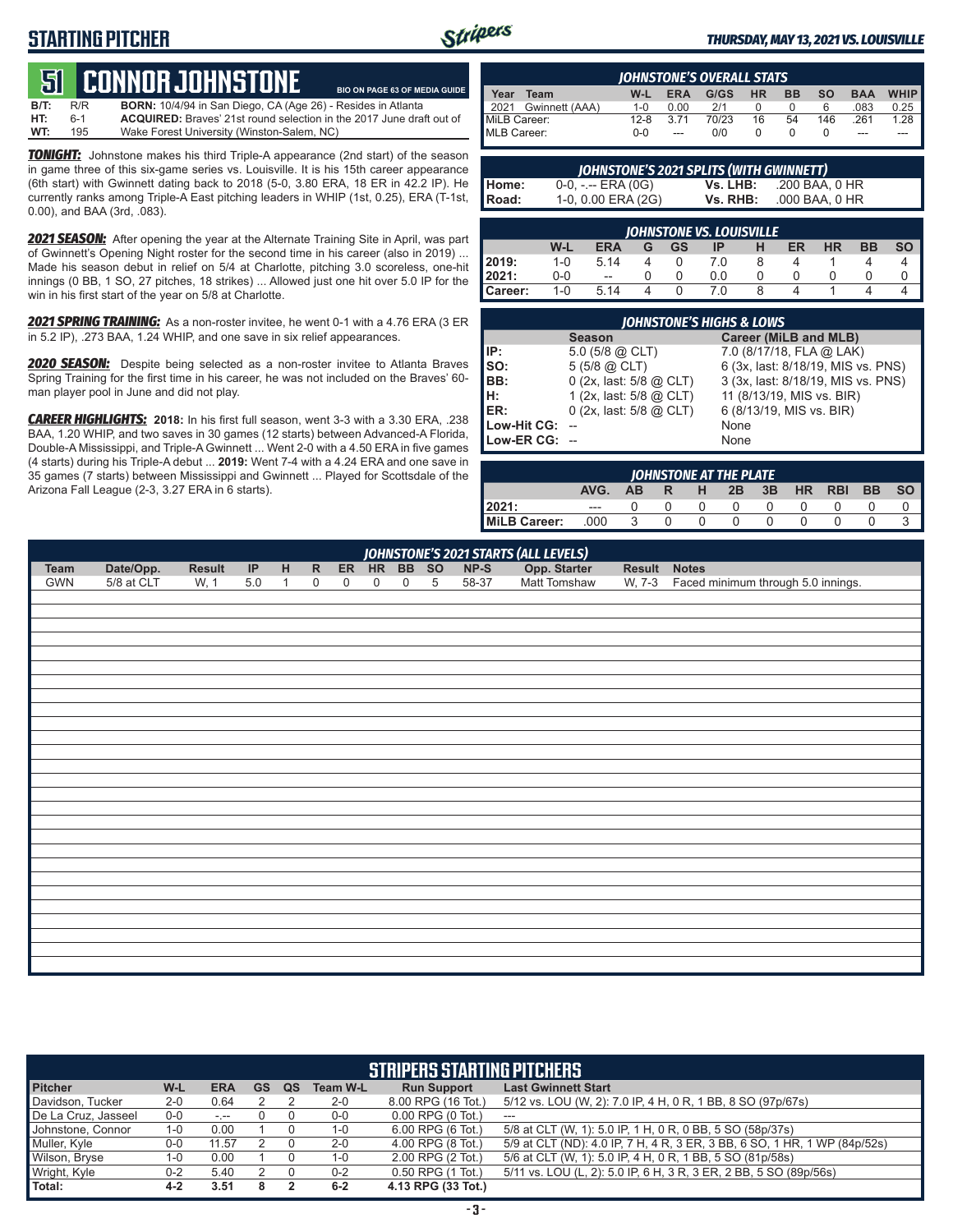

|                     |              |            |   |          |            |               |              | <b>RELIEF SUMMARY (CURRENT STRIPERS ONLY)</b>                    |                         |
|---------------------|--------------|------------|---|----------|------------|---------------|--------------|------------------------------------------------------------------|-------------------------|
| <b>Pitcher</b>      | W-L          | <b>ERA</b> | G | GF       | <b>HLD</b> | <b>SV/OPP</b> | <b>IR/RS</b> | <b>Last Gwinnett Relief Outing</b>                               | <b>Scoreless Streak</b> |
| Arano, Victor       | $0 - 0$      | 4.50       |   |          | 0          | 0/1           | 0/0          | 5/11 vs. LOU: 1.0 IP, 2 H, 0 R, 0 BB, 2 SO (14p/10s)             | 1G (1.0 IP)             |
| Bradford, Chasen    | $0 - 0$      | 2.70       | વ |          |            | 0/0           | 2/2          | 5/12 vs. LOU: 1.0 IP, 0 H, 0 R, 0 BB, 1 SO (9p/6s)               | 2G (3.0 IP)             |
| Burrows, Thomas (L) | $0 - 0$      | 1.80       |   |          |            | 0/0           | 0/0          | 5/11 vs. LOU: 1.0 IP, 1 H, 1 R, 1 ER, 2 BB, 0 SO (24p/14s)       | 0G                      |
| Chavez, Jesse       | $0 - 0$      | 0.00       |   |          |            | 0/0           | 0/0          | 5/9 at CLT: 1.0 IP, 1 H, 1 R, 0 ER, 0 BB, 2 SO (14p/11s)         | 0G                      |
| De La Cruz, Jasseel | $0 - 0$      | 5.40       |   | $\Omega$ |            | 0/0           | 0/0          | 5/11 vs. LOU: 1.0 IP, 0 H, 0 R, 0 BB, 1 SO (9p/7s)               | 1G (1.0 IP)             |
| Flaa, Jay           | $0 - 0$      | $- - -$    |   |          | $\Omega$   | 0/0           | 0/0          |                                                                  |                         |
| Hernandez, Daysbel  | $0 - 0$      | 0.00       |   |          |            | 0/0           | 1/0          | 5/9 at CLT (H, 1): 1.0 IP, 0 H, 0 R, 0 BB, 2 SO (15p/10s)        | 2G (1.1 IP)             |
| Horacek. Mitch (L)  | $0 - 0$      | 9.00       |   | $\Omega$ |            | 0/0           | 0/0          | 5/9 at CLT: 1.0 IP, 1 H, 1 R, 1 ER, 1 BB, 1 SO (22p/14s)         | 0G                      |
| Johnstone, Connor   | $0 - 0$      | 0.00       |   |          |            | 0/0           | 3/3          | 5/4 at CLT: 3.0 IP, 1 H, 0 R, 0 BB, 1 SO (27p/18s)               | 1G (3.0 IP)             |
| Kelley, Trevor      | $0 - 0$      | 0.00       |   |          | $\Omega$   | 0/0           | 0/0          | 5/12 vs. LOU: 1.0 IP, 0 H, 0 R, 1 BB, 1 SO (17p/11s)             | 1G (1.0 IP)             |
| Lee, Dylan (L)      | $1 - \Omega$ | 0.00       |   |          |            | 0/0           | 0/0          | 5/9 at CLT: 2.0 IP, 2 H, 0 R, 0 BB, 2 SO (29p/22s)               | 1G (2.0 IP)             |
| Rodriguez, Jose     | $0 - 0$      | - --       |   |          | $\Omega$   | 0/0           | 0/0          | $---$                                                            |                         |
| Santana, Edgar      | $1 - 0$      | 27.00      |   |          | $\Omega$   | 0/1           | 0/0          | 5/9 at CLT (W, 1): 1.0 IP, 2 H, 3 ER, 1 BB, 2 SO, 1 HR (27p/16s) | 0G                      |

|            |         | <b>STRIPERS PITCHING BREAKDOWN</b> |      |          |    |                        |    |           |            |
|------------|---------|------------------------------------|------|----------|----|------------------------|----|-----------|------------|
|            | W-L     | <b>ERA</b>                         | IP   | R        | ER | <b>HR</b>              | ВB | <b>SO</b> | <b>BAA</b> |
| Starters:  | $4 - 2$ | 3.51                               | 41.0 | 19       | 16 |                        | 16 | 47        | .244       |
| Relievers: | $2 - 0$ | 3.18                               | 34.0 | 16       | 12 | 4                      | 11 | 47        | .197       |
| l Total:   | $6-2$   | 3.36                               | 75.0 | 35       | 28 | 8                      | 27 | 94        | .223       |
|            |         | <b>Saves/Opp: 0/1 (00.0%)</b>      |      | Holds: 3 |    | IR/Scored: 6/5 (83.3%) |    |           |            |

#### *VICTOR ARANO - RHP - #54:*

- **• 2021 with Atlanta:** Recalled on 5/8, but did not pitch ... Optioned on 5/10.
- **• Spring Training:** 0-1, 34.71 ERA, .538 BAA, 1 SV in 3G with Atlanta.
- **• 2020:** Was a member of Philadelphia's 60-man player pool, but spent the entire year at the Alternate Site in Lehigh Valley ... DFA'd by the Phillies on 1/18.
- **• 2019:** Limited to just 6G with Triple-A Lehigh Valley (2-0, 0.00 ERA in 3G) and Philadelphia (1-0, 3.86 ERA in 3G) ... Was on injured list from 4/20-end of season (right elbow inflammation).
- **• Acquired:** Claimed off waivers from Philadelphia (1/22/21) ... Originally signed by the Los Angeles Dodgers as a non-drafted free agent (4/4/13).
- **• MLB Career:** 3-2, 2.65 ERA, .224 BAA, 3 SV in 73G with Philadelphia (2017-19).

#### *CHASEN BRADFORD - RHP - #28:*

- **• Spring Training:** Did not pitch in Atlanta's MLB camp.
- **• 2020:** Re-signed by Seattle to an MiLB deal on 1/15, but was not included on the Mariners' 60-man player pool ... Did not play.
- **• 2019:** Split time between Seattle (0-0, 4.86 ERA, 1 SV in 12G) and Triple-A Tacoma (0-0, 6.75 ERA, 1 SV in 5G).
- **• Acquired:** MiLB FA (3/15/21) ... Originally the New York Mets' 35th round pick in 2011 out of the University of Central Florida.
- **• MLB Career:** 7-0, 3.89 ERA, .253 BAA, 1 SV in 86G with NYM, SEA (2017-19).

#### *THOMAS BURROWS - LHP - #49:*

- **• MLB.com Prospect Rankings:** #22 (Braves Top 30).
- **• Spring Training:** 0-1, 6.75 ERA, .222 BAA, 0 SV in 4G with Atlanta.
- **• 2020:** Was an NRI to Braves Spring Training, but not included on 60-man player pool ... Did not play.
- **• 2019:** Went 2-4 with a 4.42 ERA, .221 BAA, and 7 saves (7-for-9) in 43G between Double-A Mississippi and Gwinnett ... Stranded 16 of 17 inherited runners with the Stripers (94.1%) ... Won Atlanta's Bill Lucas Award for community service.
- **• Acquired:** Via trade with Seattle (1/11/17) ... Originally the Mariners' 4th-round pick in 2016 out of the University of Alabama.

#### *JESSE CHAVEZ - RHP - #40:*

- **• Spring Training:** 0-0, 14.54 ERA, .429 BAA, 0 SV in 5G with the Los Angeles Angels ... Released on 3/25.
- **• 2020:** Logged 18G with Texas, going 0-0 with a 6.88 ERA and .303 BAA.
- **• 2019:** In 48G (9 starts) with Texas, went 3-5 with a 4.85 ERA, .267 BAA, and 1 save. **• Acquired:** MiLB FA (4/17/21) ... Originally Texas's 42nd round pick in 2002 out of
- Riverside Community College (Riverside, CA). **• MLB Career:** 41-58, 4.52 ERA, .266 BAA, 8 SV in 481G with PIT, ATL, KC, TOR, OAK, LAD, LAA, TEX, CHC (2008-20) ... Made his lone MLB Postseason
- appearance with the Cubs in 2018 NL Wild Card Game (1.0 IP, 1 H, 0 R, 0 SO).

#### *JAY FLAA - RHP - #45:*

- **• 2021 with BAL:** Contract selected by Baltimore on 4/26 and made his MLB debut on 4/27 vs. the NY Yankees (1.1 IP, 2 BB, 1 SO, struck out Aaron Judge) ... Optioned on 4/28, appeared in 1G with Triple-A Norfolk (0-0, 16.20) ... DFA'd on 5/8.
- **• Spring Training:** 0-0, 3.38 ERA, .200 BAA, 0 SV in 3G with Baltimore.
- **• 2020:** Was not on Baltimore's 60-man player pool, did not play.
- **• 2019:** Went 2-5 with a 4.69 ERA, .256 BAA, and 5 SV in 40G (3 starts) between Double-A Bowie and Norfolk (2-3, 5.24 ERA, 4 SV in 29G during Triple-A debut).
- **• Acquired:** Claimed off waivers from Baltimore (5/11/21) ... Originally the Orioles' 6th-round pick in 2015 out of North Dakota State University (Fargo, ND).
- **• MLB Career:** 0-0, 0.00 ERA, .000 BAA, 0 SV in 1G with Baltimore (2021).

#### *DAYSBEL HERNANDEZ - RHP - #36:*

- **• MLB.com Prospect Ranks:** #17 (Braves Top 30).
- **• Spring Training:** 0-0, 9.00 ERA, .353 BAA, 0 SV in 6G with Atlanta.
- **• 2020:** Was not on the Braves' 60-man player pool ... Participated in Atlanta's Instructional League at Coolray Field in October.
- **• 2019:** Spent the entire season with Advanced-A Florida, going 5-2 with a 1.71 ERA, .184 BAA, and 7 SV (7-for-10) in 35G ... Named an MiLB.com Braves Org. All-Star. **• Acquired:** NDFA (9/13/17) out of Sandino, Cuba.

#### *MITCH HORACEK - LHP - #59:*

- **• Spring Training:** Did not pitch in Atlanta's MLB camp.
- **• 2020:** Signed with Minnesota, but was not on the Twins' 60-man player pool.
- **• 2019:** Pitched for both Double-A Hartford (4-0, 2.48 ERA in 34G) and Triple-A
- Albuquerque (1-1, 18.75 ERA in 12G) in the Colorado Rockies organization. **• Acquired:** MiLB FA (3/25/21) ... Originally Baltimore's 9th-round pick in 2013 out of Dartmouth College (Hanover, NH).

#### *TREVOR KELLEY - RHP - #43:*

- **• Spring Training:** Did not pitch in Chicago Cubs' MLB camp ... Released on 4/23.
- **• 2020:** Pitched in 4G with Philadelphia, going 0-0 with a 10.80 ERA ... Outrighted on 8/14 and spent the rest of the season at the Phillies Alternate Site.
- **• 2019:** In 52G with Triple-A Pawtucket, went 5-5 with a 1.79 ERA, .216 BAA, and 12 SV ... Was an International League Midseason and Postseason All-Star and a *Baseball America* Triple-A All-Star ... Led IL in appearances and was T-1st in saves ... Made MLB debut on 7/2 at Toronto and logged 10G with Boston (0-3, 8.64 ERA).
- **• Acquired:** MiLB FA (4/28/21) ... Originally Boston's 36th-round pick in 2015 out of the University of North Carolina at Chapel Hill.
- **• MLB Career:** 0-3, 9.26 ERA, .347 BAA, 0 SV in 14G with BOS (2019), PHI (2020).

#### *DYLAN LEE - LHP - #58:*

- **• 2021:** Earned the win in his Stripers' debut on 5/4 at Charlotte (2.0 IP, 1 H, 1 R, 0 ER, 0 BB, 3 SO in 10-9 win in 12 innings).
- **• Spring Training:** 0-0, 0.00 ERA, 0 SV in 2G with Miami ... Released on 3/29.
- **• 2020:** Was a non-roster invite to Marlins Spring Training, but was not on Miami's 60-man player pool ... Did not play.
- **• 2019:** Logged 45G between Double-A Jacksonville (0-3, 1.91 ERA, .176 BAA, 13 SV in 32G) and Triple-A New Orleans (1-3, 4.71 ERA, .329 BAA, 0 SV in 13G).
- **• Acquired:** MiLB FA (4/15/21) ... Originally Miami's 10th-round pick in 2016 out of Cal State Fresno (Fresno, CA).

#### *JOSE RODRIGUEZ - RHP - #53:*

- **• Spring Training:** Was a free agent and did not pitch for a club.
- **• 2020:** Spent most of the year at the LA Angels' Alternate Site at Long Beach State Selected on 8/1 and appeared once in relief, 8/2 vs. Houston (1.2 IP, 2 H, 0 R, 1 BB) ... DFA'd on 8/10, outrighted on 8/13.
- **• 2019:** Made his MLB debut with the Angels (0-1, 2.75 ERA in 9G, 1 start) ... Between Double-A Mobile and Triple-A Salt Lake, went 3-5 with a 6.57 ERA in 23G (7 starts).
- **• Acquired:** MiLB FA (4/21/21) ... Originally signed by the Angels as a NDFA on 12/3/12 out of Bolivar, Venezuela.
- **• MLB Career:** 0-1, 2.53 ERA, .238 BAA in 10G (1 start) with LA Angels (2019-20).

#### *EDGAR SANTANA - RHP - #37:*

- **• 2021:** Recalled from the Alternate Training Site on 4/30 ... In 4G with Atlanta, went 0-0 with a 6.00 ERA (2 ER in 3.0 IP) ... Optioned to Gwinnett on 5/7 ... Won his Stripers debut on 5/9 at CLT despite a blown save (1.0 IP, 2 H, 3 ER, 1 HR).
- **• Spring Training:** 0-0, 10.80 ERA, .323 BAA, 0 SV in 7G with Pittsburgh ... Optioned to the Pirates' Alternate Site on 3/23, DFA'd on 4/5.
- **• Injury Report:** Didn't pitch in affiliated baseball from 2019-20 ... Underwent right elbow UCL reconstruction surgery in March 2019.
- **• Acquired:** Via trade with Pittsburgh (4/9/21) ... Originally signed by Pittsburgh as a NDFA (10/12/13) out of Puerto Plata, Dominican Republic.
- **• MLB Career:** 3-4, 3.40 ERA, .243 BAA, 0 SV in 92G with PIT, ATL (2017-18, 2020).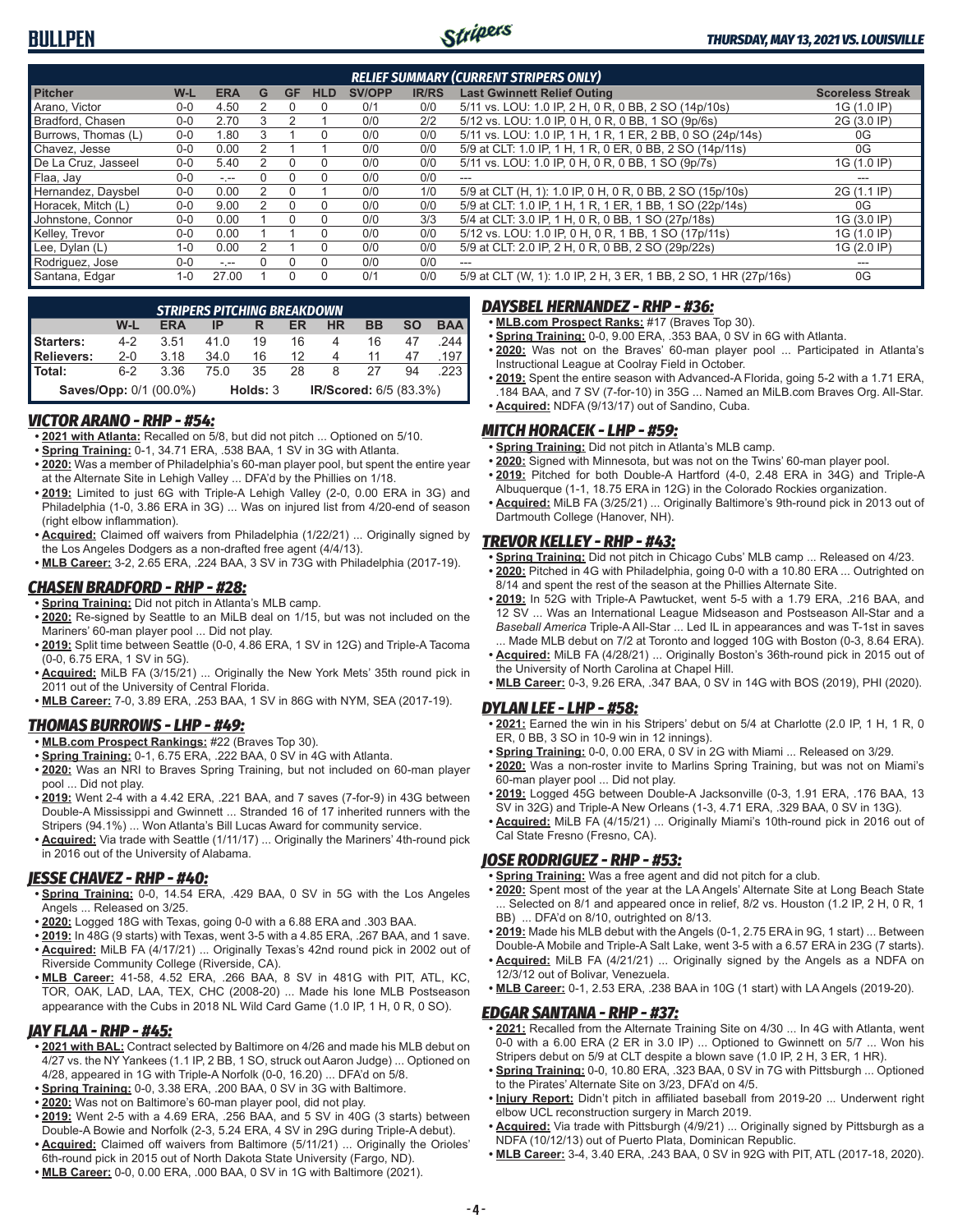#### Stripers **OFFENSE** *THURSDAY, MAY 13, 2021 VS. LOUISVILLE TOTAL:* .265, 16 HR, .866 OPS *RISP:* .312, 4 HR, .904 OPS *RUNS/INNING: 1 2 3 4 5 6 7 8 9 X TOT* **Vs. LHP:** .256, 9 HR, .891 OPS **RISP/20:** .244, 1 HR, .668 OPS<br>**Vs. RHP:** .272, 7 HR, .849 OPS **LOADED:** .188, 1 HR, .614 OPS **Stripers:** 10 4 3 3 6 6 6 10 9 6 63 *Vs. RHP:* .272, 7 HR, .849 OPS *LOADED:* **Opponents:** 6 2 6 4 0 1 5 5 4 2 35

|            |                |    |                |           |      |                |          | <b>HOME RUNS</b>       |                                                     |                | <b>MULTI-GAMES</b> |             |
|------------|----------------|----|----------------|-----------|------|----------------|----------|------------------------|-----------------------------------------------------|----------------|--------------------|-------------|
| Player     | 1R             | 2R | 3R             | <b>GS</b> | Tot. |                |          | Off LH Off RH Team W-L | <b>Last HR with Gwinnett</b>                        | <b>Hit</b>     | <b>RBI</b>         | <b>HR</b>   |
| Almonte    |                |    | 0              |           |      | 0              |          | $1 - 0$                | 5/7/21 at CLT, GS (RH Felix Paulino)                | 2              | 3                  |             |
| Arcia      | 4              |    | 0              |           | 5    | 4              |          | $2 - 1$                | 5/9/21 at CLT, 1R (LH Hunter Schryver), 3rd of Game | 3              | 2                  |             |
| Brugman    | $\Omega$       |    | 0              | 0         | 0    | 0              | $\Omega$ | $0 - 0$                |                                                     | 0              | $\Omega$           | $\Omega$    |
| Camargo    | $\overline{2}$ |    |                | $\Omega$  | 3    | 3              | $\Omega$ | $1 - 1$                | 5/8/21 at CLT, 1R (LH Nik Turley), 2nd of Game      | $\overline{2}$ | 2                  |             |
| Casteel    | $\Omega$       |    | 0              | 0         | 0    | $\Omega$       | $\Omega$ | $0 - 0$                |                                                     | $\overline{2}$ | $\Omega$           |             |
| Demeritte  | $\overline{2}$ | 2  | 0              | 0         | 4    | $\overline{2}$ | 2        | $4 - 0$                | 5/12/21 vs. LOU, 1R (RH Tim Adleman)                | $\overline{2}$ | $\mathfrak{p}$     | $\Omega$    |
| Ervin      |                |    | 0              | 0         | 0    | 0              | 0        | $0 - 0$                |                                                     |                |                    | $\Omega$    |
| Goins      |                |    | 0              |           |      |                | $\Omega$ | $1 - 0$                | 5/4/21 at CLT, 1R (LH Kyle Kubat)                   | 3              |                    | $\Omega$    |
| Gore       |                |    | 0              | 0         |      | 0              | 0        | $0 - 0$                |                                                     |                | C                  | $\Omega$    |
| Inciarte   | $\Omega$       |    | 0              | 0         |      | $\Omega$       | $\Omega$ | $0 - 0$                | ---                                                 | $\Omega$       | $\Omega$           | $\Omega$    |
| Kazmar Jr. | $\Omega$       | 0  | 0              | 0         | 0    | $\Omega$       | $\Omega$ | $0 - 0$                | 8/9/19 at SWB, 2R (Brody Koerner)                   | 0              | C                  | $\Omega$    |
| Martinez   |                |    | 0              |           | 0    | $\mathbf 0$    | $\Omega$ | $0 - 0$                |                                                     |                | $\sqrt{ }$         | $\Omega$    |
| Morales    |                |    |                | 0         |      | $\Omega$       |          | $1 - 0$                | 5/7/21 at CLT, 3R (RH Joe De Carlo)                 |                |                    | $\Omega$    |
| Sanchez    |                |    | 0              | 0         |      | $\Omega$       | $\Omega$ | $0 - 0$                |                                                     | $\overline{2}$ |                    | $\Omega$    |
| Snider     |                | 0  | 0              | 0         |      | $\Omega$       |          | $1 - 0$                | 5/7/21 at CLT, 1R (RH Felix Paulino)                | O              |                    | $\Omega$    |
| Unroe      |                | 0  | 0              | 0         | 0    | $\Omega$       | $\Omega$ | $0 - 0$                | 7/19/19 vs. ROC, 1R (RH Drew Hutchison)             | 0              | $\Omega$           | $\Omega$    |
| Waters     |                |    | 0              |           |      | 0              | $\Omega$ | $0-0$                  | 8/31/19 at DUR, 1R (LH Josh Fleming)                | $\overline{2}$ | $\Omega$           | $\mathbf 0$ |
| Total:     | 10             | 3  | $\overline{2}$ |           | 16   |                |          |                        |                                                     |                |                    |             |

|                                                                                                |       |               | <b>HOME RUN VARIANTS</b> |          |    |           |            |               | <b>HITTING STREAKS (10-PLUS GAMES)</b> |              |
|------------------------------------------------------------------------------------------------|-------|---------------|--------------------------|----------|----|-----------|------------|---------------|----------------------------------------|--------------|
| Back-to-Back Homers (1x):                                                                      |       |               |                          |          |    |           |            | <b>Player</b> | <b>Length/Dates</b>                    | <b>Stats</b> |
| Almonte (GS) / Snider, 5/7 at CLT (1st Inning)                                                 |       |               |                          |          |    |           |            |               |                                        |              |
| Back-to-Back-to-Back Homers (1x):<br>Arcia (2R) / Camargo / Demeritte, 5/8 at CLT (6th Inning) |       |               |                          |          |    |           |            |               |                                        |              |
|                                                                                                |       |               | <b>PINCH HITTERS</b>     |          |    |           |            |               |                                        |              |
| Player                                                                                         | AVG.  | <b>AB</b>     | н                        | 2B       | 3B | <b>HR</b> | <b>RBI</b> |               | <b>ON-BASE STREAKS (20-PLUS GAMES)</b> |              |
| Almonte                                                                                        | 1.000 |               |                          |          |    |           |            |               |                                        |              |
|                                                                                                |       |               |                          | $\Omega$ | 0  | 0         | 2          | Player        | <b>Length/Dates</b>                    | <b>Stats</b> |
| Demeritte                                                                                      | 1.000 |               |                          | $\Omega$ | 0  |           |            |               |                                        |              |
| Ervin                                                                                          | .000  |               | O                        | $\Omega$ | 0  | 0         | 0          |               |                                        |              |
| Gore                                                                                           | 1.000 |               |                          | $\Omega$ | 0  | $\Omega$  | 0          |               |                                        |              |
| Snider                                                                                         | .000  |               | N                        | 0        | 0  | $\Omega$  | 0          |               |                                        |              |
| Unroe                                                                                          | .000  | $\mathcal{P}$ | O                        | $\Omega$ | 0  | $\Omega$  | $\Omega$   |               |                                        |              |

| <b>BATTER'S BOX (CURRENT STRIPERS ONLY)</b> |                                     |                 |                          |                          |  |  |  |  |
|---------------------------------------------|-------------------------------------|-----------------|--------------------------|--------------------------|--|--|--|--|
| <b>Player</b>                               | <b>Season with GWN</b>              | 5/12 vs. LOU    | <b>Active Hit Streak</b> | <b>Current Homestand</b> |  |  |  |  |
| Almonte, Abraham                            | .333. 1 HR. 11 RBI. 2 SB. 1.026 OPS | <b>DNP</b>      | $-1G$                    | $.000(0-4)$              |  |  |  |  |
| Arcia, Orlando                              | .343. 5 HR. 8 RBI. 0 SB. 1.215 OPS  | $1-4, 2B$       | 8G (Since 5/4)           | $.250(2-8), 2B$          |  |  |  |  |
| Brugman, Jaycob                             | .000, 0 HR, 0 RBI, 0 SB, .000 OPS   | <b>DNP</b>      | $-1G$                    | ---                      |  |  |  |  |
| Casteel, Ryan                               | .444, 0 HR, 1 RBI, 0 SB, 1.056 OPS  | $0 - 1$         | $-1G$                    | $.000(0-1)$              |  |  |  |  |
| Demeritte, Travis                           | .318, 4 HR, 9 RBI, 1 SB, 1.332 OPS  | 1-1, HR, R, RBI | 3G (Since 5/8)           | 1.000 (1-1), HR, R, RBI  |  |  |  |  |
| Ervin, Phillip                              | .263. 0 HR. 3 RBI. 1 SB. .725 OPS   | $2-3, R$        | 1G (Since 5/12)          | $.500(2-4)$ , R          |  |  |  |  |
| Goins, Ryan                                 | .296, 1 HR, 5 RBI, 0 SB, .869 OPS   | 3-4, 2B, 3 RBI  | 1G (Since 5/12)          | .429 (3-7), 2B, 3 RBI    |  |  |  |  |
| Gore, Terrance                              | .667, 0 HR, 0 RBI, 1 SB, 1.333 OPS  | <b>DNP</b>      | 1G (Since 5/7)           | ---                      |  |  |  |  |
| Inciarte, Ender                             | .190. 0 HR. 1 RBI. 0 SB. .577 OPS   | $0 - 3$         | $-2G$                    | $.000(0-6)$              |  |  |  |  |
| Kazmar Jr., Sean                            | .167.0 HR.0 RBI.0 SB. .452 OPS      | $1-3, 2R$       | 1G (Since 5/12)          | $.167(1-6), 2R$          |  |  |  |  |
| Martinez, Carlos                            | .300, 0 HR, 1 RBI, 0 SB, .600 OPS   | <b>DNP</b>      | 2G (Since 5/4)           | ---                      |  |  |  |  |
| Morales, Jonathan                           | .118, 1 HR, 5 RBI, 0 SB, .412 OPS   | $0 - 4$         | $-3G$                    | $.000(0-7)$              |  |  |  |  |
| Sanchez, Yolmer                             | .233. 0 HR. 4 RBI. 0 SB. .690 OPS   | <b>DNP</b>      | $-2G$                    | $.000(0-3)$              |  |  |  |  |
| Snider, Travis                              | .182. 1 HR. 2 RBI. 0 SB. 1.095 OPS  | $0-2, R$        | $-2G$                    | $.000(0-3)$ , R          |  |  |  |  |
| Unroe, Riley                                | .000, 0 HR, 0 RBI, 1 SB, .111 OPS   | $0 - 1$         | $-3G$                    | $.000(0-1)$              |  |  |  |  |
| <b>Naters, Drew</b>                         | .217, 0 HR, 1 RBI, 2 SB, .541 OPS   | $0 - 3$         | $-1G$                    | .286 (2-7), SB           |  |  |  |  |
|                                             |                                     |                 |                          |                          |  |  |  |  |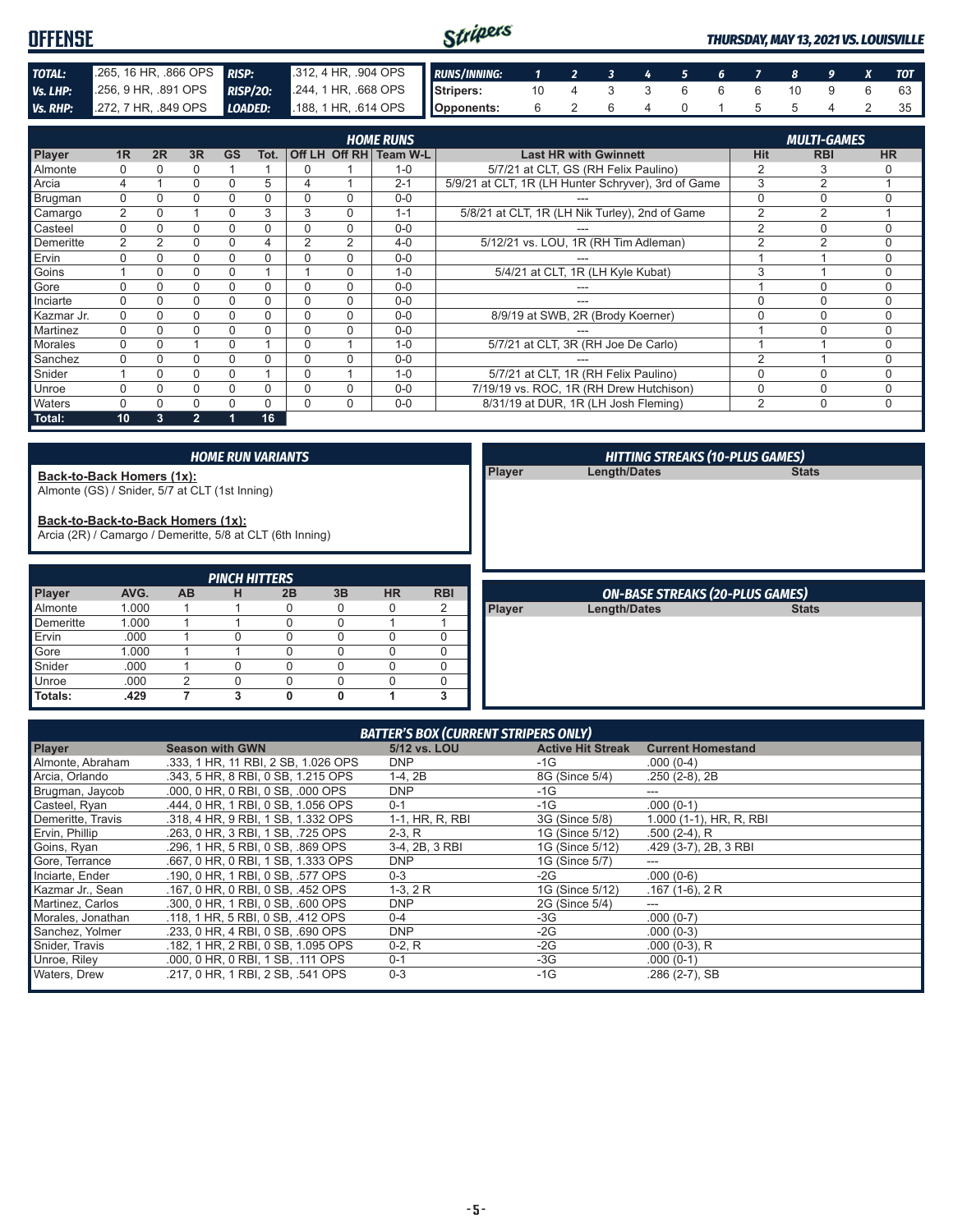#### *ABRAHAM ALMONTE - OF - #7*

**OFFENSE**

- **• Leaderboard:** As of 5/13, ranks among Triple-A East leaders in RBI (4th, 11), R (T-4th, 8), and BB (T-7th, 7),
- **• 2021:** Plated the go-ahead RBI with a 12th-inning double on 5/4 at CLT, scored eventual decisive run on an error (won 10-9) ... Set a new single-game career high with 6 RBI on 5/7 at CLT (3-for-5, grand slam, 4 R).
- **• Spring Training:** .156, 3 2B, 1 3B, 3 R, 1 RBI, 1 SB, .595 OPS in 17G with Atlanta.
- **• 2020:** Played 7G with San Diego, batting .091 (1-for-11, 1 SB).
- **• Acquired:** MLB FA (10/30/20) ... Outrighted to the Braves Alternate Site on 3/26 ... Originally signed by the New York Yankees as a NDFA (7/2/05).
- **• MLB Career:** .237, 58 2B, 13 3B, 18 HR, 97 RBI, 25 SB in 376G with SEA, SD, CLE, KC, and ARI (2013-20).

#### *ORLANDO ARCIA - INF - #13*

- **• Leaderboard:** As of 5/13, ranks among Triple-A East leaders in HR (1st, 5), TB (3rd, 28), R (3rd, 9), XBH (T-3rd, 6), H (T-5th, 12), SLG (T-7th, .800), and OPS (10th, 1.215),
- **• 2021:** Has hit safely in all 8G with Gwinnett (.343, 5 HR, 9 R, 8 RBI, 1.215 OPS) ... On 5/9 at CLT, tied Gwinnett's single-game homer record with 3 solo blasts (3-for-4, 4 R, 4 RBI) ... Was the 3rd player in GWN history to homer three times.
- **• 2021 in MLB:** Was on Milwaukee's Opening Day roster and batted .091 (1-for-11, 1 RBI) in 4G before being traded to Atlanta on 4/6 (sent to Braves Alternate Site). **• Spring Training:** .191, 4 2B, 4 R, 6 RBI, .517 OPS in 19G with Milwaukee.
- **• 2020:** Spent 59 games with the Brewers, batting .260 (10 2B, 1 3B, 5 HR, 22 R, 20 RBI, 2 SB) ... Played in 2 Postseason games (.143, 1-for-7, 1 HR, 2 RBI).
- **• Acquired:** Via trade with Milwaukee in exchange for RHP Chad Sobotka and RHP Patrick Weigel (4/6/21) ... Originally signed by Milwaukee as a NDFA (10/22/10).
- **• MLB Career:** .244, 69 2B, 7 3B, 42 HR, 180 RBI, 39 SB in 542G with Milwaukee (2016-21) ... Played in the Postseason from 2018-20 (.295, 4 HR, 6 RBI in 13G).

#### *JAYCOB BRUGMAN - OF - #14*

- **• Spring Training:** Did not play in Atlanta's MLB camp.
- **• 2020:** Was a non-roster invitee with the Chicago White Sox, but was not included on the 60-man player pool and did not play.
- **• 2019:** Hit .279 (22 2B, 1 3B, 24 HR, 66 RBI, .955 OPS) in 81 Triple-A games, playing for Norfolk (3G, released by Baltimore on 5/24) and Tacoma (78G, signed by Seattle on 6/1) ... 23 of his career-high 24 blasts came with the Rainiers.
- **• Acquired:** MiLB FA (12/26/20) ... Originally Oakland's 17th-round pick in 2013 out of Brigham Young University (Provo, UT).
- **• MLB Career:** .266, 2 2B, 0 3B, 3 HR, 12 RBI, 1 SB in 48G with Oakland (2017).

#### *RYAN CASTEEL - C - #9*

- **• Spring Training:** Did not play in Atlanta's MLB camp.
- **• 2020:** Was not on the Braves' 60-man player pool, did not play.
- **• 2019:** Played 118G with Double-A Mississippi, batting .263 (21 2B, 2 3B, 21 HR, 73 RBI, .811 OPS) ... Ranked 2nd in the Southern League in homers and RBI, 3rd in slugging (.477) ... Was his 2nd career 20-homer season (hit 22 in 2013).
- **• Acquired:** MiLB FA (3/14/21) ... Originally Colorado's 17th-round pick in 2010 out of Cleveland State Community College (Cleveland, TN).

#### *TRAVIS DEMERITTE - OF - #12*

- **• Homer Streak:** Entering 5/13, has homered in each of his last 3 games (#2-4), batting .400 (4-for-10) with 4 RBI.
- **• Leaderboard:** As of 5/13, ranks among Triple-A East leaders in HR (T-2nd, 4), SLG (4th, .909), OPS (7th, 1.332), XBH (T-7th, 5), RBI (T-7th, 9), TB (T-10th, 20).
- **• Opening Night Record:** On 5/4 at CLT, tallied 5 RBI (3-for-6, HR) to set a GWN Opening Night record (Johan Camargo had 4 RBI on 4/6/17 vs. DUR).
- **• 2021:** Outrighted to Gwinnett on 2/21 and signed to a MiLB contract.
- **• Spring Training:** .133, 0 HR, 3 RBI, 1 SB, .467 OPS in 14G with Atlanta.
- **• 2020:** Hit .172 with 1 2B, 4 RBI in 18G with Detroit ... DFA'd on 2/5/21.
- **• 2019:** Made his Triple-A debut with Gwinnett and was an IL All-Star (.286, 20 HR, 73 RBI, .944 OPS in 96G) ... Has 1 of the 9 20-HR seasons in GWN history ... Traded to Detroit on 7/31, made his MLB debut (.225, 3 HR, 10 RBI in 48G).
- **• Acquired:** Off Waivers from Detroit (2/12/21) ... Originally Texas' 1st-round pick (30th overall) in 2013 out of Winder-Barrow High School (Winder, GA).
- **• MLB Career:** .217, 8 2B, 2 3B, 3 HR, 14 RBI, 3 SB with Detroit (2019-20).

### *PHILLIP ERVIN - OF - #18*

- **• Leaderboard:** As of 5/13, ranks T-7th in Triple-A East in walks (7).
- **• 2021:** DFA'd on 3/28, outrighted to the Braves Alternate Site on 4/3.
- **• Spring Training:** .276, 0 HR, 2 RBI, 1 SB, .647 OPS in 18G with Atlanta.
- **• 2020:** Between Cincinnati and Seattle, hit .149 with 3 2B, 4 RBI, 1 SB in 37G ... DFA'd by the Reds (8/28), Mariners (12/16), and Chicago Cubs (2/20/21).
- **• Acquired:** Off waivers from the Chicago Cubs (2/22/21) ... Originally Cincinnati's 1st-round pick (27th overall) in 2013 out of Samford University (Homewood, AL).
- **• MLB Career:** .247, 26 2B, 8 3B, 17 HR, 68 RBI, 15 SB in 237G with CIN, SEA (2017-20) ... Talled 7 of his 8 career triples in 2019 (ranked 7th in NL).

#### *RYAN GOINS - INF - #8*

- **• 2021:** Hit Gwinnett's first homer of the season on 5/4 at CLT (opposite field, solo) ... Set season highs for hits (3-for-4) and RBI (3) on 5/12 vs. LOU.
- **• Spring Training:** .391, 2 2B, 0 HR, 5 RBI, 0 SB, .960 OPS in 16G with Atlanta.
- **• 2020:** Played in 14G with the Chicago White Sox, batting .000 (0-for-9, 4 R) ... Spent most of the year at the Alternate Site in Schaumburg, IL.
- **• Acquired:** MiLB FA (2/25/21) ... Originally Toronto's 4th-round pick in 2009 out of Dallas Baptist University (Dallas, TX).
- **• MLB Career:** .228, 71 2B, 12 3B, 22 HR, 158 RBI in 555G with TOR, KC, CWS (2013-20) ... Played for TOR in 2015, 2016 Postseason (.146, 1 HR, 5 RBI in 14G).

#### *TERRANCE GORE - OF - #5*

- **• Spring Training:** Did not play in Atlanta's MLB camp.
- **• 2020:** Logged 2G in his lone season with the Los Angeles Dodgers (0 PA).
- **• 2019:** With Kansas City, hit .275 (2 2B, 1 3B, 13 R, 1 RBI, 13 SB) in 37G ... All numbers were career highs (has just 1 hit in 19 plate appearances in his other 6 MLB seasons).
- **• Acquired:** MiLB FA (2/18/21) ... Originally Kansas City's 20th-round pick in 2011 out of Gulf Coast Community College (Panama City, FL).
- **• MLB Career:** .224, 2 2B, 1 3B, 0 HR, 1 RBI, 40 SB in 102G with KC, CHC, LAD (2014-20) ... Played in the Postseason with KC (2014-15) and CHC (2018), going 0-for-2 with 3 R, 5 SB ... Won World Series with the Royals in 2015.

#### *ENDER INCIARTE - OF - #56*

- **• MLB Rehab:** Assigned to rehab on 5/6 ... On Atlanta's 10-day IL since 4/17 (strained left hamstring) ... Batting .190 (4-for-21, 2 2B, 2 R, 1 RBI) in 6G with Gwinnett.
- **• 2021 with Atlanta:** Was on the Braves' Opening Day roster, batted .294 (1 2B, 3 R) in 12G prior to suffering the hamstring injury on 4/16 at Chicago.
- **• Spring Training:** .176, 1 2B, 5 R, 1 RBI, 1 SB in 13G with Atlanta.
- **• 2020:** In 46G with the Braves, hit .190 (2 2B, 1 3B, 1 HR, 17 R, 10 RBI, 4 SB).
- **• Acquired:** Via trade with Arizona (12/9/15) ... Originally signed by the D-backs as a NDFA (5/25/08) out of Maracaibo, Venezuela.
- **• MLB Career:** .282, 137 2B, 28 3B, 40 HR, 253 RBI, 117 SB in 817G with Arizona (2014-15) and Atlanta (2016-21) ... Played in 2018 Postseason (.231, 3-for-13).

#### *SEAN KAZMAR JR. - INF - #4*

- **• Gwinnett Career:** Batting .268 (621-for-2316, 127 2B, 12 3B, 37 HR, 281 R, 270 RBI, 23 SB) in 669 games over 8 seasons ... Leads Gwinnett in career G, AB, H, TB (883), 2B, R, RBI ... Ranks 2nd in career 3B (12) ... Ranks 4th in career HR (37).
- **• 600 Club:** His 621 hits are 4th-most in Richmond/Gwinnett history (Larry Whisenton leads with 657 hits) ... Is one of 5 players in RICH/GWN history with 600 hits.
- **• 2021 with Atlanta:** Contract selected on 4/17, has spent 2 stints with Atlanta (4/17- 4/23, 5/4-5/7), going 0-for-2 ... Pinch hit on 4/17 at the Chicago Cubs, marking his first MLB appearance in 4,589 days since 9/23/08 with San Diego ... The last player with a bigger gap between MLB appearances was Ralph Winegarner (13 years, 14 days between 6/23/36 with CLE and 7/7/49 with STL).
- **• Spring Training:** .409, 3 HR, 9 RBI, 0 SB, 1.415 OPS in 25G with Atlanta.
- **• 2020:** Was an NRI to Braves Spring Training, but not on 60-man player pool.
- **• Acquired:** MiLB FA (12/7/20) ... Originally San Diego's 5th-round pick in 2004 out of the College of Southern Nevada.
- **• MLB Career:** .195, 1 2B, 0 3B, 0 HR, 2 RBI in 22G with San Diego (2008) and Atlanta (2021).

#### *CARLOS MARTINEZ - C - #34*

- **• 2021:** Has hit safely in each of his first 2 career Triple-A games (1-for-6 on 5/4 at CLT, 2-for-4 on 5/6 at CLT).
- **• Spring Training:** Did not play in Atlanta's MLB camp.
- **• 2020:** Was not on the Braves' 60-man player pool, did not play.
- **• 2019:** Played 63G for Double-A Mississippi, batting .198 (4 2B, 2 HR, 15 RBI, 3 SB) Joined Gwinnett for the IL Postseason on 9/6, but did not play.
- **• Acquired:** NDFA (11/21/12) out of Cartagena, Colombia.

### *JONATHAN MORALES - C - #20*

- **• 2021:** Tied his single-game career high with 5 RBI on 5/7 at CLT, going 2-for-6 with a 3-run HR (1) in the 9th.
- **• Spring Training:** .250, 0 HR, 1 RBI, 0 SB, 1.200 OPS in 12G with Atlanta.
- **• 2020:** Spent entire year at Braves Alternate Site in Gwinnett (no MLB debut) ... Played for Caguas of the Puerto Rican Winter League (.394, 3 HR, 9 RBI in 13G), earning PWL Postseason All-Star honors.
- **• 2019:** Hit .240 (13 2B, 2 HR, 27 R, 25 RBI) in 80G between Double-A Mississippi and Gwinnett ... Logged 1 game during the IL Playoffs (0-for-1, BB).
- **• Acquired:** Braves' 25th-round pick in 2015 out of Miami-Dade Community College.

### *YOLMER SANCHEZ - INF - #2*

- **• Spring Training:** .190, 0 XBH, 2 RBI, 1 SB, .451 OPS in 15G with Baltimore ... DFA'd on 3/27, released on 3/30.
- **• 2020:** Played 11G with the Chicago White Sox, batting .313 (3 2B, 1 HR, 1 RBI, 1.164 OPS) ... Made his MLB Postseason debut in the ALWCS (1G, no at-bat).
- **• Acquired:** MiLB FA (3/31/21) ... Originally a NDFA with Chi. White Sox (5/29/09). **• MLB Career:** .245, 113 2B, 24 3B, 32 HR, 215 RBI, 30 SB in 657G with the Chicago White Sox (2014-20).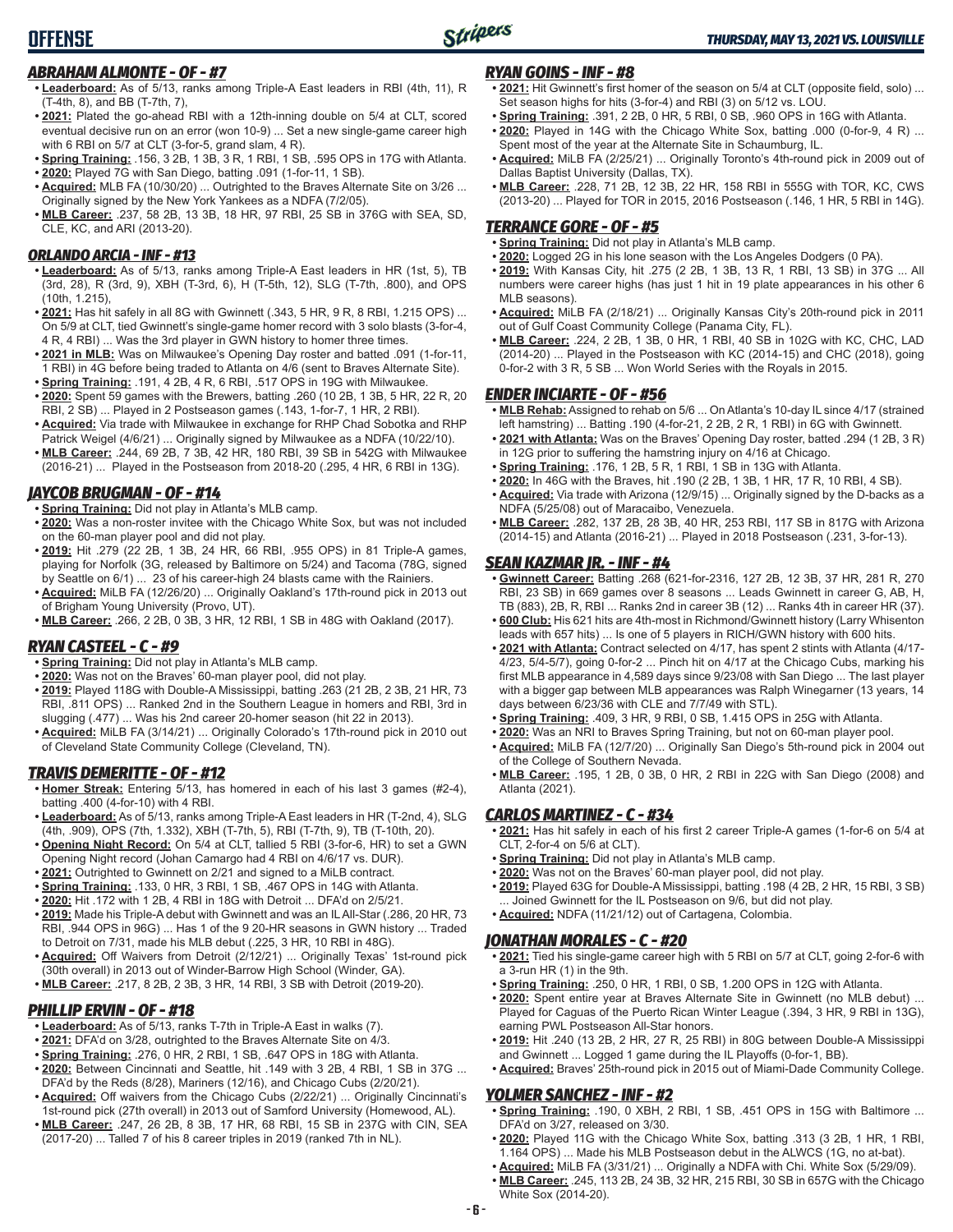### **OFFENSE**

### *TRAVIS SNIDER - INF - #26*

- **• Leaderboard:** As of 5/13, ranks tied for 2nd in Triple-A East in walks (9).
- **• Spring Training:** Did not play in Atlanta's MLB camp.
- **• 2020:** Signed by Miami on 7/24 and reported to the Marlins' Alternate Site in Jupiter, FL, but was released on 8/27 and did not reach the Majors.
- **• 2019:** Played for Triple-A Reno in Arizona's system (.294, 22 2B, 4 3B, 11 HR, 41 RBI, 3 SB, .899 OPS in 93G).
- **• Acquired:** MiLB FA (2/26/21) ... Originally Toronto's 1st-round pick (14th overall) in 2006 out of Henry M. Jackson High School (Mill Creek, WA).
- **• MLB Career:** .244, 100 2B, 7 3B, 54 HR, 212 RBI, 22 SB in 630G with TOR, PIT (2008-15) ... Played for PIT in the Postseason from 2013-15 (.250, 1-for-4 in 3G).

### *RILEY UNROE - INF - #1*

- **• Spring Training:** Did not play in Atlanta's MLB camp.
- **• 2020:** Was not on Braves' 60-man player pool ... Played for Brisbane in Australian Baseball League (.176, 0 HR, 3 R, 0 RBI in 6G).
- **• 2019:** Played for Advanced-A Florida, Double-A Mississippi, and Gwinnett, batting .281 (22 2B, 3 3B, 9 HR, 59 R, 60 RBI, 14 SB) in 128G ... Named Florida State League Midseason All-Star, Southern League Player of the Week (9/2/19), and MiLB.com Braves Organization All-Star.
- **• Acquired:** 2018 Rule 5 (LAA) ... Originally Tampa Bay's 2nd-round pick in 2013 out of Desert Ridge High School (Mesa, AZ).

### *DREW WATERS - OF - #11*

- **• MLB.com Prospect Ranks:** #2 (Braves Top 30), #29 (Top 100 Prospects).
- **• Spring Training:** .500, 1 2B, 0 HR, 2 RBI, 1 SB in 4G with Atlanta.
- **• 2020:** Spent entire year at Braves Alternate Site in Gwinnett (no MLB debut).
- **• 2019:** Hit .309/.360/.459, 40 2B, 9 3B, 7 HR, 80 R, 52 RBI, 16 SB in 134G with Double-A Mississippi and Gwinnett ... Won Southern League Batting Title (.319, best in MIS history) and Most Valuable Player (1st in MIS history) ... Ranked among MiLB top 5 in doubles (T-3rd, 40) and hits (5th, 163).
- **• Acquired:** Braves' 2nd-round pick in 2017 out of Etowah High School (Woodstock, GA) ... Named Gatorade Georgia Baseball Player of the Year in 2017.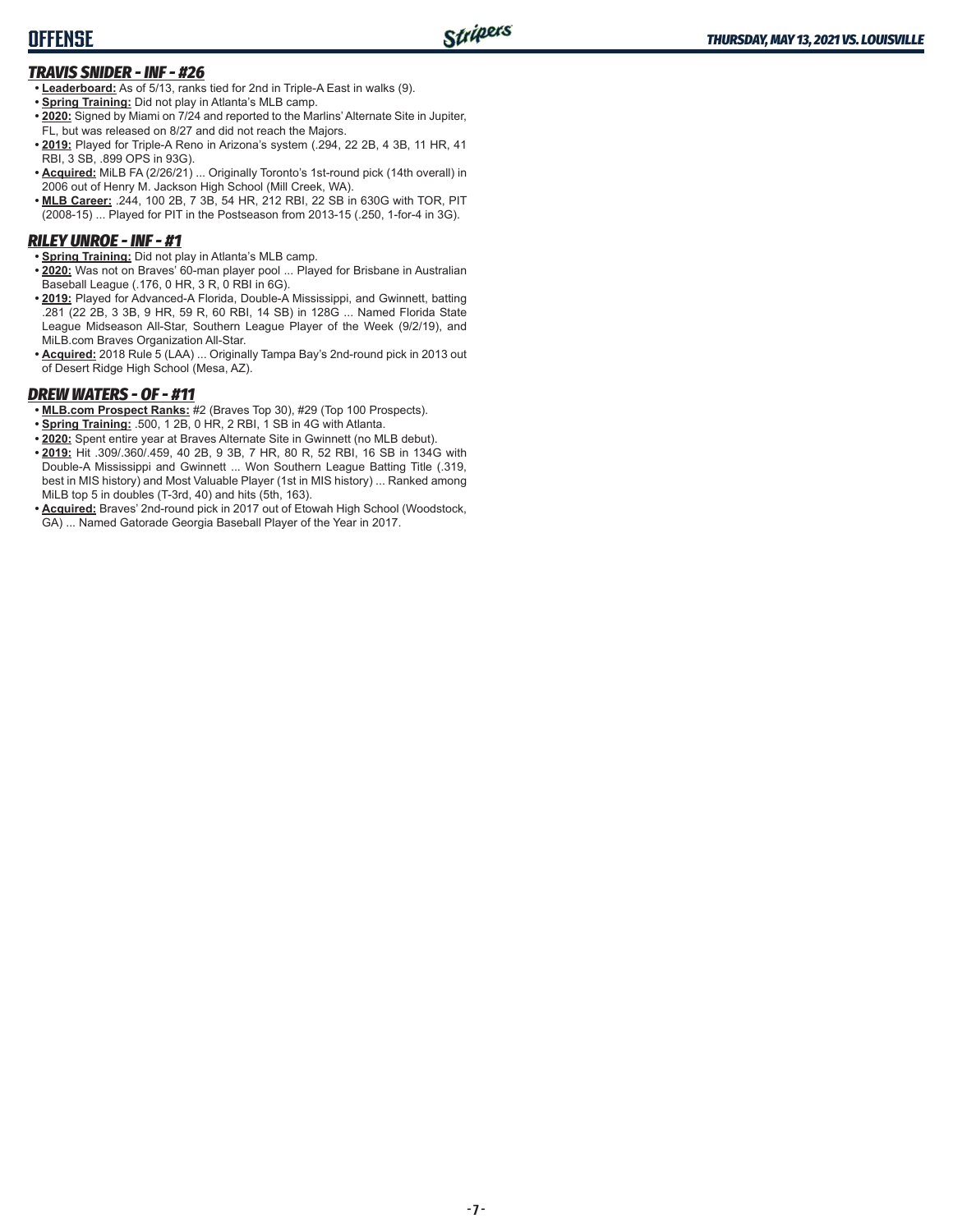### **SEASON SUMMARY**



### **TEAM HIGHS & LOWS**

| <b>OFFENSE:</b>                                                                      |  |
|--------------------------------------------------------------------------------------|--|
|                                                                                      |  |
|                                                                                      |  |
|                                                                                      |  |
|                                                                                      |  |
|                                                                                      |  |
|                                                                                      |  |
|                                                                                      |  |
|                                                                                      |  |
|                                                                                      |  |
|                                                                                      |  |
|                                                                                      |  |
|                                                                                      |  |
|                                                                                      |  |
|                                                                                      |  |
|                                                                                      |  |
|                                                                                      |  |
|                                                                                      |  |
| <b>PITCHING:</b>                                                                     |  |
| <b>DEFENSE:</b><br>Most Stolen Bases Allowed, Game 1 (3x, last: 5/12 vs. Louisville) |  |

### **TEAM MISCELLANEOUS**

Most Caught Stealing, Game None

### **INDIVIDUAL HIGHS & LOWS**

| <b>HITTING (GAME):</b> |                                                                           |
|------------------------|---------------------------------------------------------------------------|
|                        |                                                                           |
|                        |                                                                           |
|                        |                                                                           |
|                        |                                                                           |
|                        |                                                                           |
|                        |                                                                           |
|                        |                                                                           |
|                        |                                                                           |
|                        |                                                                           |
|                        |                                                                           |
|                        | Hit-by-Pitch………………………………………………1 (3x, last: Inciarte, 5/11 vs. Louisville) |
|                        |                                                                           |
|                        |                                                                           |

#### **PITCHING (GAME):**

| Low-Run 9.0 IP CG ………………………………………………………………………………………None |
|---------------------------------------------------------|
|                                                         |

#### **DEFENSE (GAME):**

### **STREAKS**

| <b>OFFENSIVE (LONGEST IN 2021 ONLY):</b> |  |
|------------------------------------------|--|
|                                          |  |
|                                          |  |
|                                          |  |
|                                          |  |
|                                          |  |
|                                          |  |

#### **PITCHING (LONGEST IN 2021 ONLY):**

### **LAST TIME IT HAPPENED (GWINNETT REGULAR-SEASON HISTORY)**

| <b>INDIVIDUAL OFFENSE:</b>  |                                                                                 |
|-----------------------------|---------------------------------------------------------------------------------|
|                             |                                                                                 |
|                             |                                                                                 |
|                             |                                                                                 |
|                             |                                                                                 |
|                             |                                                                                 |
|                             |                                                                                 |
|                             |                                                                                 |
|                             | Homers, Both Sides of Plate Mel Rojas Jr. (7/7/16 at Charlotte)                 |
|                             |                                                                                 |
|                             |                                                                                 |
|                             | Back-to-Back-to-Back Homers  Arcia/Camargo/Demeritte (5/8/21 at Charlotte)      |
|                             |                                                                                 |
|                             |                                                                                 |
|                             |                                                                                 |
|                             |                                                                                 |
|                             |                                                                                 |
|                             |                                                                                 |
|                             |                                                                                 |
|                             |                                                                                 |
|                             |                                                                                 |
|                             |                                                                                 |
| <b>INDIVIDUAL PITCHING:</b> |                                                                                 |
|                             |                                                                                 |
|                             |                                                                                 |
|                             | 9.0-Inning No-Hitter (Solo)Todd Redmond (5/28/10 at Louisville)                 |
|                             | 9.0-Inning No-Hitter (Comb.)  Wooten/Marksberry/Ramirez (6/30/16 at Louisville) |
|                             |                                                                                 |

7 Consecutive Starts with Win................................ Bryse Wilson (7/21/19-Current) 25.0-Inning Scoreless Streak ......................Stephen Marek, 25.1 IP (6/6/10-8/2/10)

| <b>TEAM OFFENSE:</b> |  |
|----------------------|--|
|                      |  |
|                      |  |
|                      |  |
|                      |  |
|                      |  |
|                      |  |
|                      |  |
|                      |  |
|                      |  |
|                      |  |
|                      |  |
|                      |  |
|                      |  |
|                      |  |
|                      |  |
|                      |  |

#### **TEAM PITCHING:**

#### **TEAM DEFENSE:**